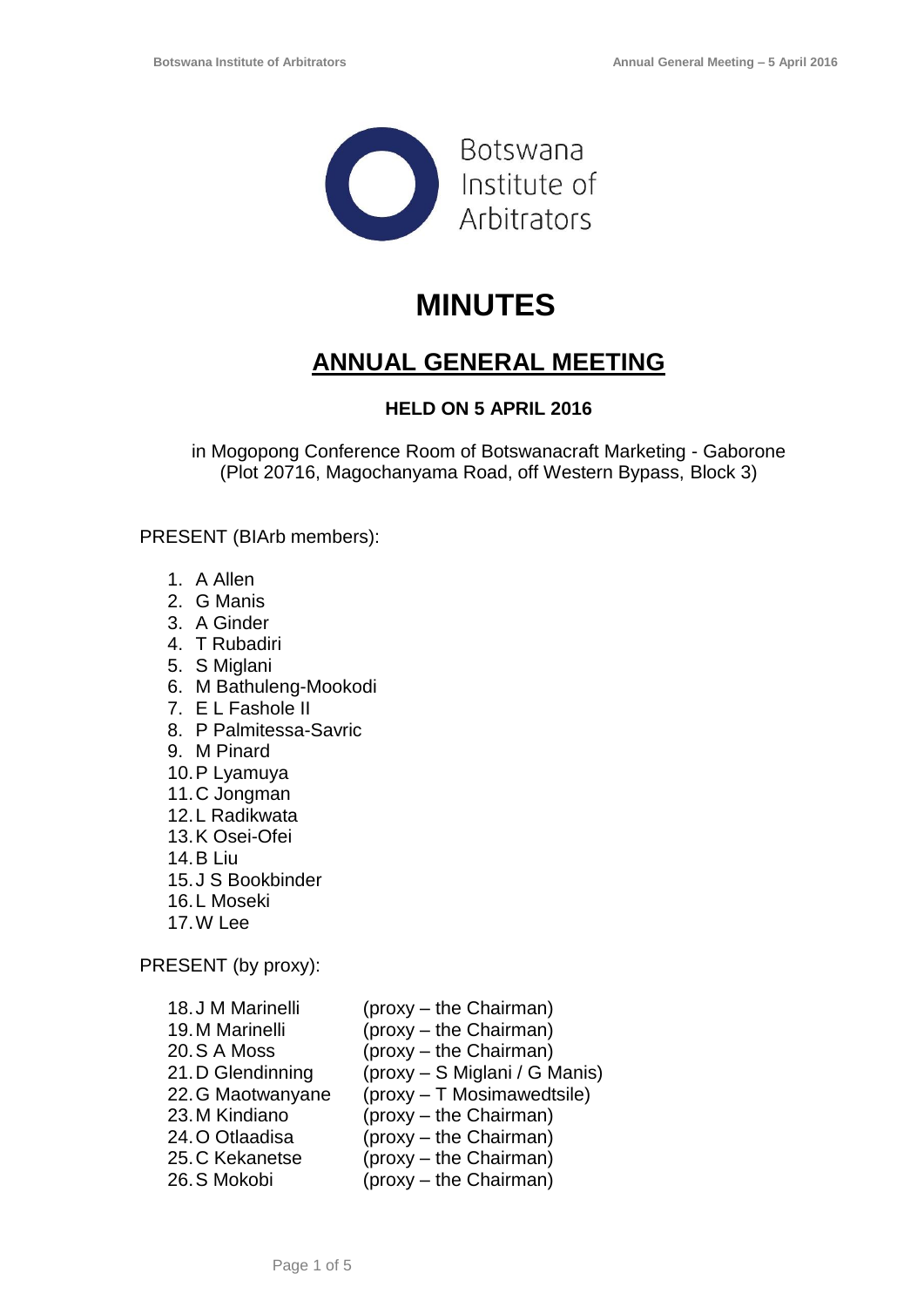#### PRESENT (non BIArb members):

27.G Radikwata 28.Y Chilume 29.T Mosimawedtsile

#### APOLOGIES

- 1. J Griffiths
- 2. D Stuart

The Chairman Mr A M D Allen opened the meeting at 18:15 by welcoming all present.

#### **1. ADOPTION OF THE AGENDA:**

It was proposed by Mr S Miglani and seconded by Mr T Rubadiri that the Agenda of the Meeting be adopted.

The Agenda of the Meeting was adopted unanimously.

#### **2. CHAIRMAN'S ADDRESS:**

Mr A M D Allen delivered his Address, in which he thanked to the members of the Executive Committee and reported in general on activities and challenges faced by the Institute since the previous AGM. The full text of the address is attached.

The Address is attached to the minutes.

# **3. REPORT BY THE SECRETARY**

The secretary informed all present that the required quorum of members, being 51% of the members in good standing is present (there are 47 members in good standing and 25 members in good standing are present in person and by proxy)

The secretary reported on the membership numbers. It was noticed that it has remained same since May 2015, being 63 individual and 4 corporate members. Two new associate members joined, two associate members left and one associate member was changed to the status of fellow.

The secretary reported that the Institute continued, during the year, to interact with and answer to the queries of general public, Government and its members.

The secretary reported on other activities of the Institute, being appointment of arbitrators, as well as two Committees under rule 8 and one Tribunal under rule 39.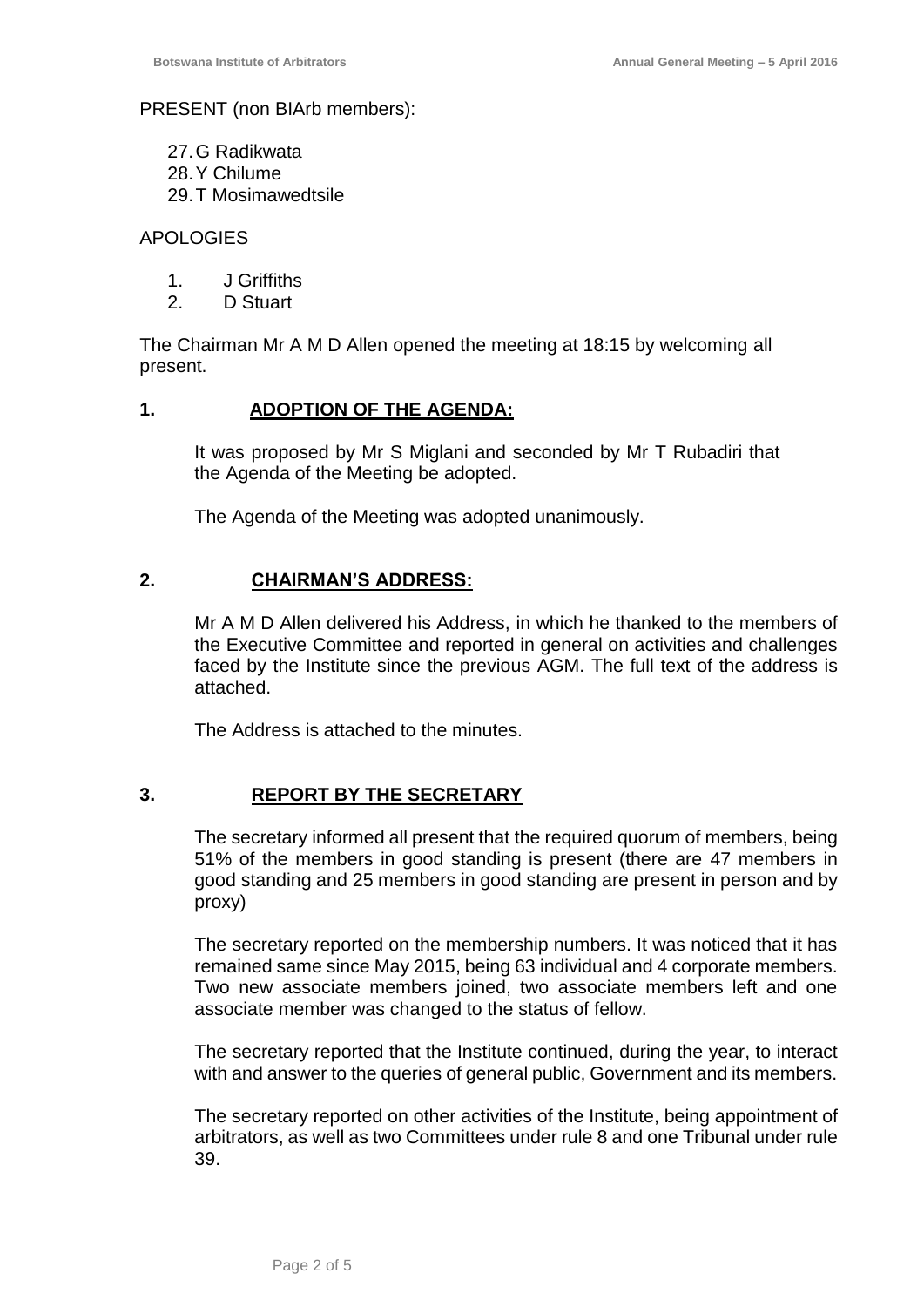Also, the Institute finished its re-branding and new Certificates of Membership are ready for collection. The evening lectures have restarted but with very poor attendance.

Further challenges remain the attendance of the evening lecture and upgrading of the existing web site.

The Report is attached to the Minutes.

#### **4. TREASURER'S REPORT**

In the absence of the treasurer, Mr A M D Allen presented the Treasurer's Report and Financial Statement for 2015, which are attached to the Minutes.

It was proposed by Mr A Ginder and seconded by Mr G Manis that the annual financial statements for 2015 be adopted.

The annual financial statements for 2015 were adopted unanimously.

# **5. ELECTION OF THE EXECUTIVE COMMITTEE**

Mr Allen notified the meeting that he was resigning from the committee.

In terms of the constitution Mr Manis resigned by rotation.

A Ginder, S Miglani, J Marinelli, T Rubadiri and M Bathuleng-Mookodi have confirmed their willingness to continue in office.

G Manis held himself available for re-election.

He was re-elected unanimously.

Nomination of W Lee by D Glendinning was received. W Lee accepted the nomination,

W Lee was elected unanimously.

#### **6. FEE PROPOSALS**

The treasurer requested approval for 2017 membership fees, being:

Fellow P 1000 Associate P 750 Member P 500

Corporate P 1000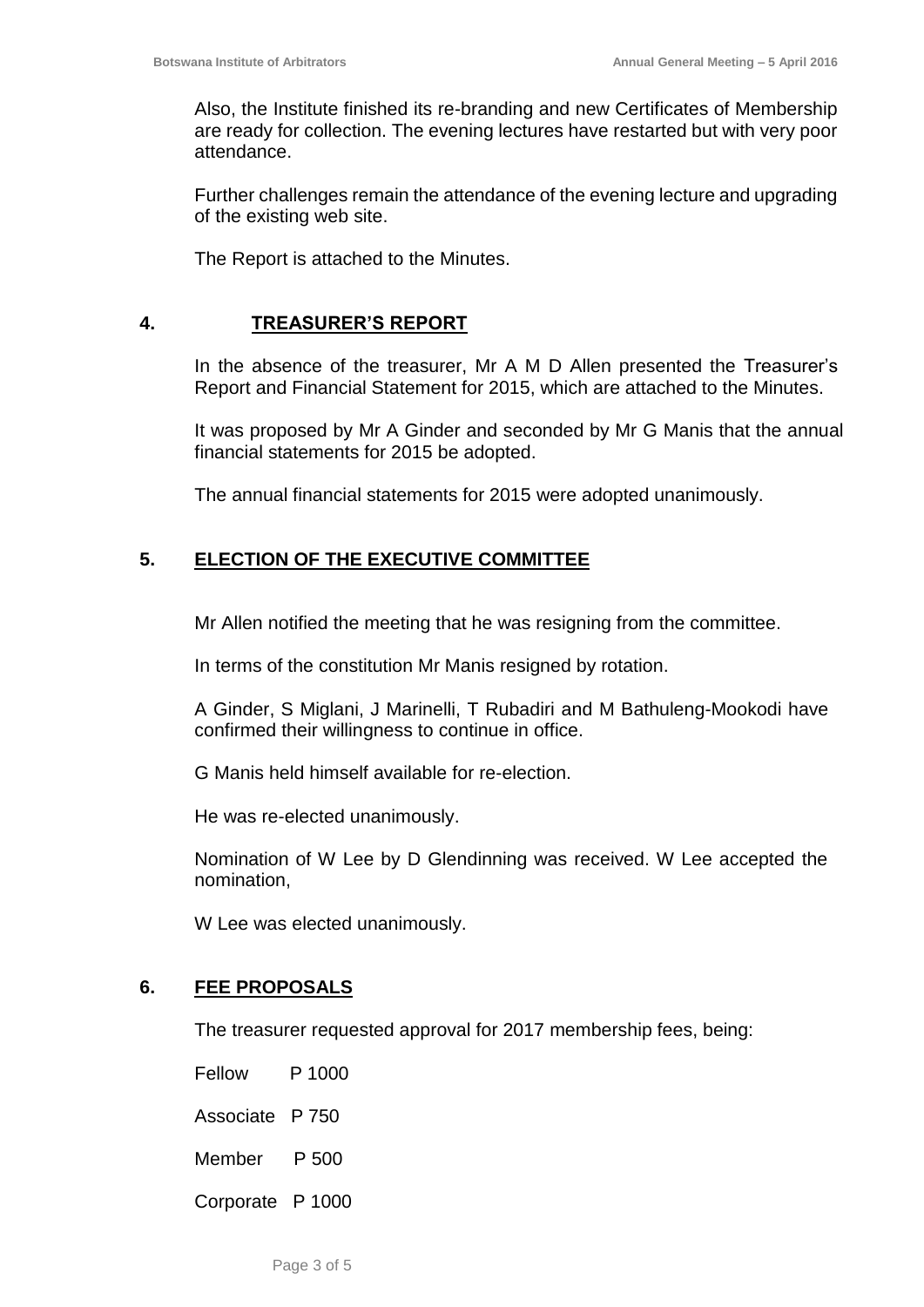It was proposed by Mr. K Osei-Ofei and seconded by Ms. M Bathuleng-Mookodi that the fee proposal be adopted.

The fees were adopted unanimously.

# **7. GERRIT VLUG PRIZE**

Members present were informed that since no results were received from Association of Arbitrators in respect of any candidates taking examinations since the last AGM there will be no Gerrit Vlug prize awarded this year.

# **8. ANY OTHER BUSINESS**

- Discussion was held regarding possible change of the Constitution in respect of the quorum required for AGM. Mr J Bookbinder suggested that the existing quorum, being 51% of the members in good standing was explicit requirement of the Registrar of Societies and it is highly unlikely that any reduction of the quorum would be accepted. It was decided not to attempt to try to change the present quorum
- Discussion was held regarding possible direct election of the office bearers by the membership instead of election of the Executive Committee, which elects office bearers internally. It was argued by the members present that the existing system functions and that there is no need for change.
- Discussion was held regarding poor attendance of the evening lectures organized by the Institute. Number of members present joined the discussion and in general the following was suggested:
	- Clear division between presentations aimed to the general public, experienced members and students should be made
	- Core topics should be identified and general membership could also be consulted regarding topics that would interest them
	- Much more aggressive marketing is required, including marketing in the newspapers and on BTV

# **9. CHAIRMAN'S SPEECH**

The Chairman, Mr A M D Allen delivered his speech "50 Years in Business", after which the meeting was closed at 20:50 and all present were invited for light refreshment.

**The Executive Committee and members of the Institute are thankful to the outgoing Chairmen, Mr A M D Allen for his long and successful chairmanship and representation of the Institute.**